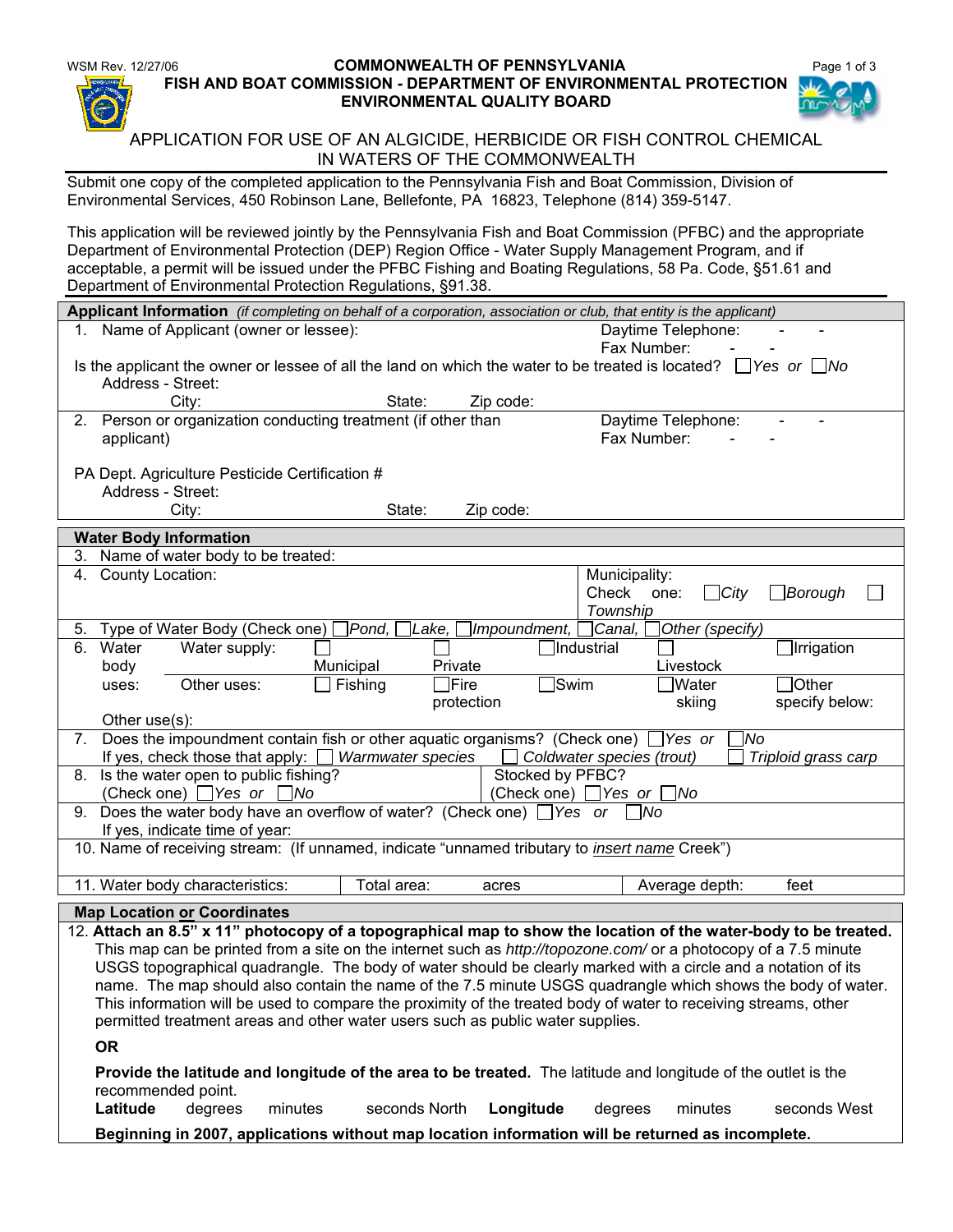### WSM Rev. 12/27/06 **COMMONWEALTH OF PENNSYLVANIA Page 2 of 3 FISH AND BOAT COMMISSION - DEPARTMENT OF ENVIRONMENTAL PROTECTION ENVIRONMENTAL QUALITY BOARD**



## APPLICATION FOR USE OF AN ALGICIDE, HERBICIDE OR FISH CONTROL CHEMICAL IN WATERS OF THE COMMONWEALTH

| <b>Treatment Information</b>                                                                                         |      |       |       |             |      |                 |  |  |
|----------------------------------------------------------------------------------------------------------------------|------|-------|-------|-------------|------|-----------------|--|--|
| 13. Proposed treatment                                                                                               |      |       |       |             |      |                 |  |  |
|                                                                                                                      |      | Trt.  | Trt.  | Amount each | #    |                 |  |  |
| Pesticide                                                                                                            | Dose | area  | depth | treatment   | trt. | Target plant(s) |  |  |
| 1.                                                                                                                   |      |       |       |             |      |                 |  |  |
| Manufacturer                                                                                                         |      |       |       |             |      |                 |  |  |
| EPA Reg. #                                                                                                           |      | acres | feet  |             |      |                 |  |  |
| 2.                                                                                                                   |      |       |       |             |      |                 |  |  |
| Manufacturer                                                                                                         |      |       |       |             |      |                 |  |  |
| EPA Reg. #                                                                                                           |      | acres | feet  |             |      |                 |  |  |
| 3.                                                                                                                   |      |       |       |             |      |                 |  |  |
| Manufacturer                                                                                                         |      |       |       |             |      |                 |  |  |
| EPA Reg. #                                                                                                           |      | acres | feet  |             |      |                 |  |  |
| 4.                                                                                                                   |      |       |       |             |      |                 |  |  |
| Manufacturer                                                                                                         |      |       |       |             |      |                 |  |  |
| EPA Reg. $#$                                                                                                         |      | acres | feet  |             |      |                 |  |  |
| 14. Proposed date or dates of treatment:                                                                             |      |       |       |             |      |                 |  |  |
| 15. Additional information for reviewer consideration:                                                               |      |       |       |             |      |                 |  |  |
|                                                                                                                      |      |       |       |             |      |                 |  |  |
| <b>Notification and Applicant Certification</b>                                                                      |      |       |       |             |      |                 |  |  |
| 16. Notification of potential users of treated water                                                                 |      |       |       |             |      |                 |  |  |
| $\Box$ Has occurred or $\Box$ Will occur prior to treatment                                                          |      |       |       |             |      |                 |  |  |
| Potential users of treated water must be notified at least one day in advance of treatment.                          |      |       |       |             |      |                 |  |  |
| Are you aware of any objections to treatment from potential users of treated water? $\Box$ Yes or $\Box$ No          |      |       |       |             |      |                 |  |  |
| If yes, describe:                                                                                                    |      |       |       |             |      |                 |  |  |
|                                                                                                                      |      |       |       |             |      |                 |  |  |
|                                                                                                                      |      |       |       |             |      |                 |  |  |
| 17. The applicant (a) is responsible for any damages incurred as a result of pesticide treatment.                    |      |       |       |             |      |                 |  |  |
| (b) certifies the truth of the above statements.                                                                     |      |       |       |             |      |                 |  |  |
| <b>Applicant Signature:</b>                                                                                          |      |       |       | Date:       |      |                 |  |  |
|                                                                                                                      |      |       |       |             |      |                 |  |  |
| Name (print):                                                                                                        |      |       |       |             |      |                 |  |  |
| Title (if applicable):                                                                                               |      |       |       |             |      |                 |  |  |
|                                                                                                                      |      |       |       |             |      |                 |  |  |
|                                                                                                                      |      |       |       |             |      |                 |  |  |
| <b>GENERAL PERMIT APPLICATION INSTRUCTIONS</b>                                                                       |      |       |       |             |      |                 |  |  |
| • Complete and submit one (1) permit application form for each water body to be treated.                             |      |       |       |             |      |                 |  |  |
| • One application is required for a water body receiving several treatments by the same appliant, however, number of |      |       |       |             |      |                 |  |  |
|                                                                                                                      |      |       |       |             |      |                 |  |  |

- treatments and amount of pesticide to be used in each treatment must be clearly stated.
- A new permit application is required each calendar year. Permits are valid only for the calendar year of issuance.
- **●** Send the permit application to the Pennsylvania Fish and Boat Commission at the following address

#### **Pennsylvania Fish and Boat Commission Division of Environmental Services 450 Robinson Lane Bellefonte, PA 16823**

- See page 3 for a checklist and specific instructions.
- Helpful websites for aquatic herbicide treatment include:
- Pennsylvania Fish and Boat Commission www.fish.state.pa.us Penn State / PFBC Pond Website http://water.cas.psu.edu/ponds.htm